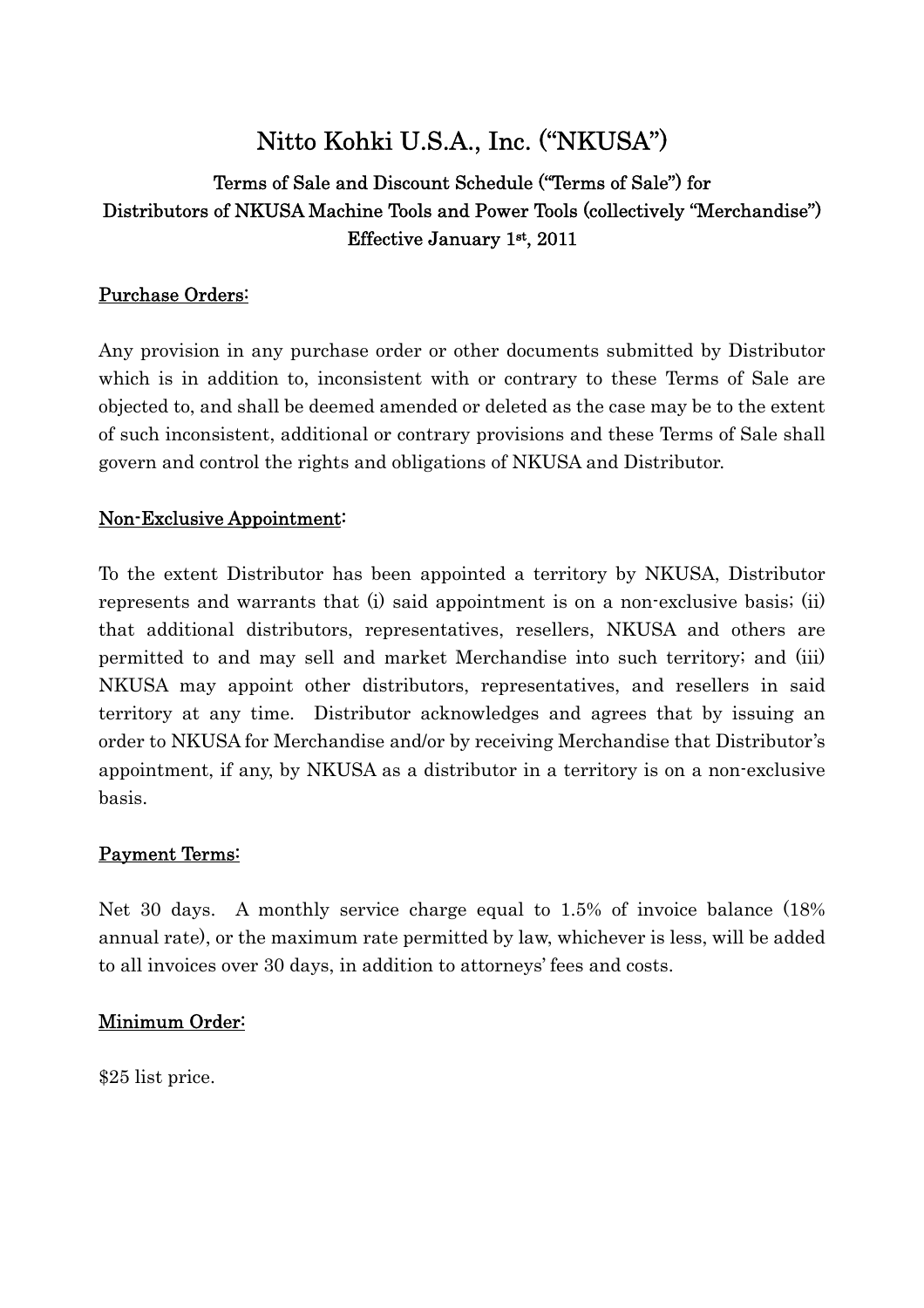#### Shipping and Freight Charges:

#### Machine Tools:

 Freight charges will be added to invoice. Orders of seventy-five hundred dollars (\$7,500) or more (net distributor cost), will be shipped ground freight prepaid using NKUSA's choice of freight forwarder. Orders of less than seventy-five hundred dollars (\$7,500) (net distributor cost), will be shipped FOB shipping point.

## Power Tools:

 Freight charges will be added to invoice. NKUSA will pay shipping and freight on power tool orders of \$750 or more (net distributor cost). Distributor will pay shipping and freight on power tool orders under \$750 (net distributor cost).

#### Returned Goods Authorization:

All Merchandise returned to NKUSA must have a Returned Material Authorization Number ("RMA") issued by a NKUSA representative. Note: RMAs must be clearly marked on Merchandise packaging and documentation. Only current catalog items in new condition, which were delivered to Distributor within one (1) year or less of the request for the RMA, will be considered for return; however, non-stocking Merchandise are not subject to return. A minimum 25% restocking charge will apply to all returns, unless an offsetting purchase order of equal or greater value is issued against the RMA.

#### Shortage or Damage Claims:

All shortage or damage claims must be made within five (5) business days of receipt of Merchandise.

#### Commercial/Industrial Limited Warranty:

NKUSA warrants to the initial user only that Merchandise sold hereunder will be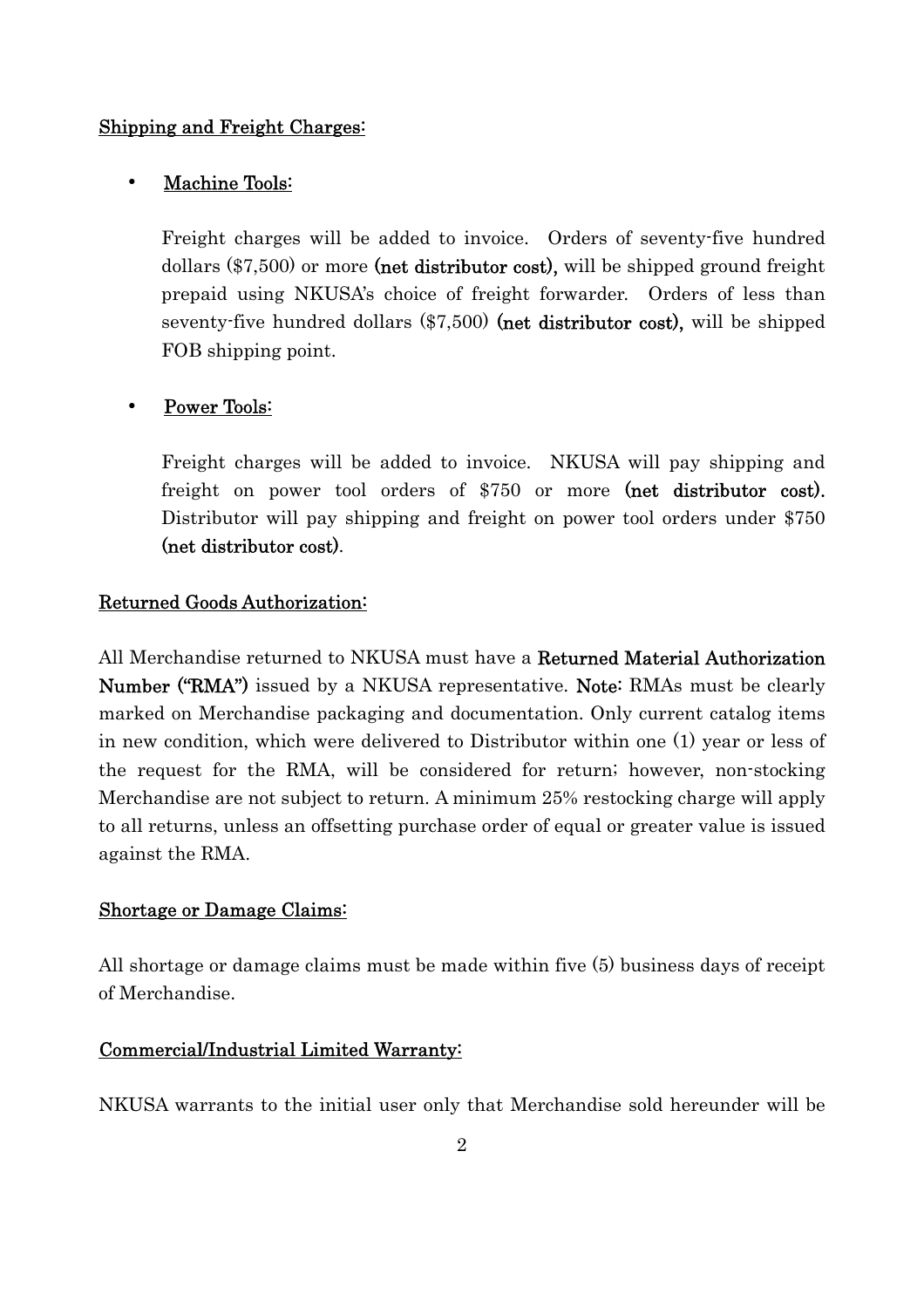free from defects in material and workmanship (collectively, the "Warranty"). If within a period of (i) one (1) year from the date of purchase by the initial user from Distributor; or (ii) three (3) years from the date of delivery of the Merchandise to the Distributor, whichever comes earlier, the Merchandise does not conform to the Warranty, and the Distributor notifies NKUSA within ten (10) days in writing of first becoming aware of such non-conformity, NKUSA will, at NKUSA's sole option, repair or replace without charge any Merchandise found to be defective in material or workmanship. The foregoing Warranty is void if the Merchandise has been damaged by or subjected to an accident or unreasonable use, neglect, abuse, misuse, electrical failure or abnormal conditions, improper service, installation, maintenance or operation, has been tampered with, altered, modified, repaired or reworked, or all other causes not arising out of defects in material or workmanship. Distributor agrees to adhere to such Warranty with respect to the sale of Merchandise. Distributor agrees that it will not make any other warranties or representations, either orally or in writing, to anyone on behalf of or in the name of Distributor and/or NKUSA. To obtain Warranty service, return the Merchandise, transportation prepaid to NKUSA or its authorized service center. All Merchandise alleged to be defective shall be accompanied by an original proof of purchase, confirming the original date of purchase for said Merchandise.

NKUSA AND ITS SUPPLIERS MAKE NO WARRANTIES, GUARANTIES OR REPRESENTATIONS, EXPRESS OR IMPLIED, WITH RESPECT TO THE MERCHANDISE, EXCEPT AS PROVIDED HEREIN AND NKUSA AND ITS SUPPLIERS EXCLUDE ALL OTHER CONDITIONS, WARRANTIES, OR REPRESENTATIONS OF ALL KINDS, EXPRESSED OR IMPLIED, STATUTORY OR OTHERWISE INCLUDING ALL IMPLIED WARRANTIES AND CONDITIONS RELATING TO MERCHANTABILITY, SATISFACTORY QUALITY AND FITNESS FOR A PARTICULAR PURPOSE. NKUSA AND ITS SUPPLIERS SHALL NOT BE LIABLE FOR ANY DIRECT, INDIRECT, CONSEQUENTIAL, INCIDENTAL, OR SPECIAL DAMAGES INCLUDING LOSS OF PROFITS SUSTAINED BY DISTRIBUTOR, ITS CUSTOMER, ANY END-USER OR BY ANY OTHER PERSON OR ENTITY DEALING WITH DISTRIBUTOR, ARISING FROM (I) ANY DELAY IN DELIVERY; (II) IN CONNECTION WITH THE MERCHANDISE; OR (III) RESULTING FROM THE SALE, OR USE OF THE MERCHANDISE, REGARDLESS OF WHETHER ANY SUCH CLAIM IS ASSERTED ON A CONTRACT, TORT, STATUTORY OR ANY OTHER BASIS.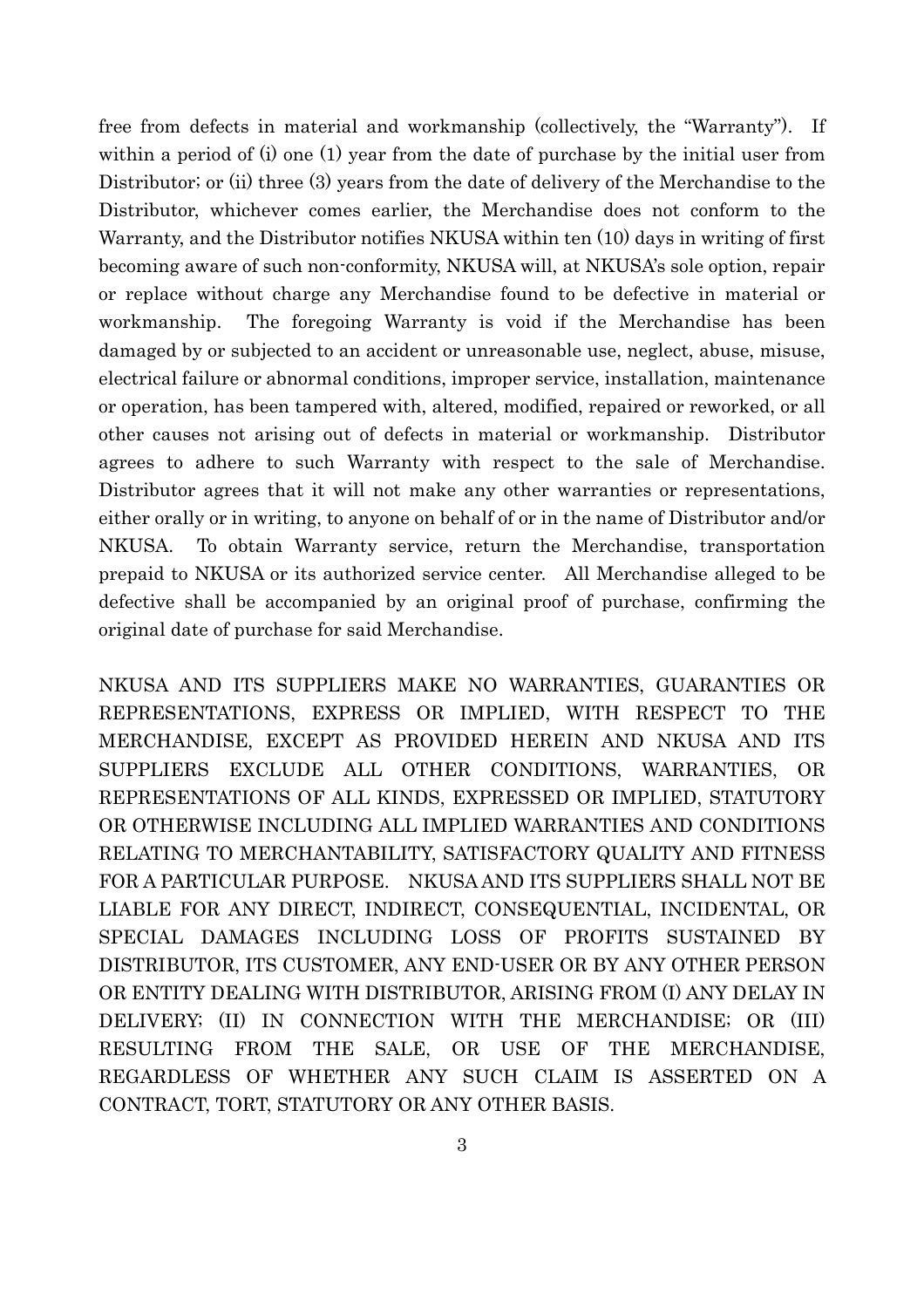THIS WARRANTY IS IN LIEU OF ANY OTHER WARRANTY, EXPRESSED OR IMPLIED, INCLUDING ANY WARRANTY OF MERCHANTABILITY OR FITNESS FOR A PARTICULAR PURPOSE.

#### Prices and Taxes:

All prices and charges are exclusive of excise, sales, use, property or like taxes which may be imposed by any taxing authority upon the manufacture, sale, use or delivery of the Merchandise. If paid by NKUSA or if NKUSA is liable for the collection of such tax, the amount thereof shall be in addition to the sale price for the Merchandise. Distributor agrees to pay all such taxes or to reimburse NKUSA therefor.

#### Force Majeure:

NKUSA shall not be liable for delay or failure to perform any of NKUSA's obligations hereunder by reason of circumstances beyond the reasonable control of NKUSA ("Events of Force Majeure"). Events of Force Majeure shall include without limitation, accidents, acts of God, strikes or labor disputes, acts, laws, rules or regulations of any government or government agency, fires, floods, delays or failures in delivery of carriers or suppliers, shortages of materials, and any other cause beyond seller's control.

#### General Provisions:

The relationship between Distributor and NKUSA including the purchase and sale of Merchandise shall be governed and construed with and subject to the laws of the State of Illinois without regard to conflict of laws. The parties expressly exclude and opt out of the application of the United Nations Convention on Contracts for the International Sale of Goods. DISTRIBUTOR CONSENTS TO THE EXCLUSIVE JURISDICTION AND VENUE OF ANY COURT (FEDERAL OR STATE) SITUATED IN COOK COUNTY, STATE OF ILLINOIS AND WAIVES ANY AND ALL OBJECTIONS TO LACK OF JURISDICTION, IMPROPER VENUE AND/OR FORUM NON-CONVENIENS AND SHALL BRING ANY LEGAL PROCEEDINGS ONLY IN A FEDERAL OR STATE COURT LOCATED IN COOK COUNTY,